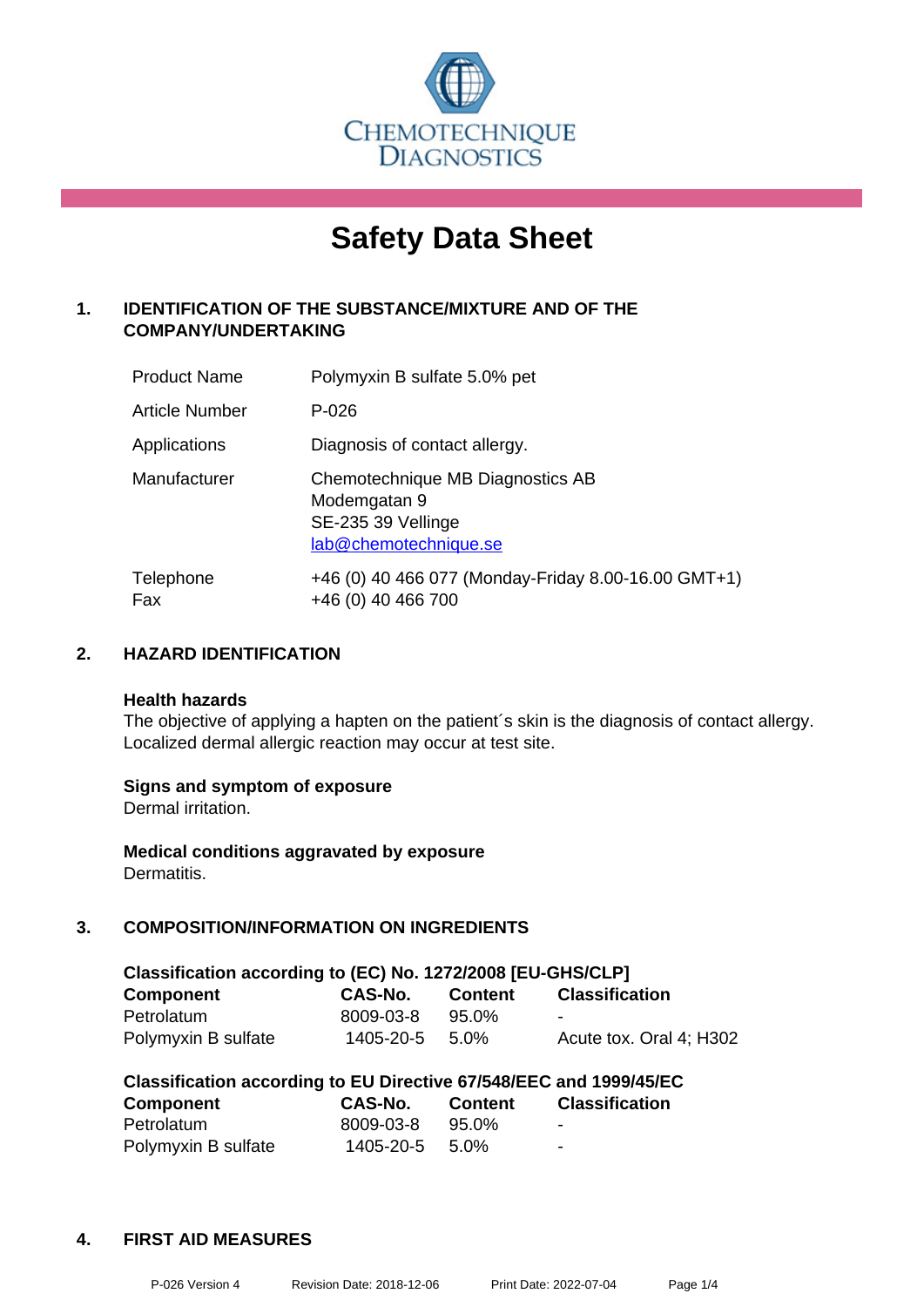#### **Emergency and first aid procedures**

Obtain medical attention.

## **5. FIRE-FIGHTING MEASURES\***

#### **Suitable extinguish media**

CO2, powder or water spray. Fight larger fires with water spray or alcohol resistant foam.

#### **For safety reasons unsuitable extinguishing agents** Water with full jet.

**Special protective equipment for fire-fighters** Wear self-contained respiratory protective device. Wear fully protective suit.

\*Data is shown for petrolatum only

## **6. ACCIDENTAL RELEASES MEASURES**

**Steps to be taken if material is released or spilled** Contain and place in a closed container.

## **7. HANDLING AND STORAGE**

## **Precautions to be taken in handling and storage**

Store dark at 5-8°C. Avoid extended exposure to light. FOR EXTERNAL USE ONLY.

## **8. EXPOSURE CONTROLS/PERSONAL PROTECTION**

#### **Respiratory protection** Not required.

**Ventilation** Local exhaust.

**Protective gloves** Disposal gloves.

## **Eye protection** Not required with normal use.

# **Work/Hygienic practices**

Wash hands after each use.

## **9. PHYSICAL AND CHEMICAL PROPERTIES**

Odour **Odourless** 

Appearance **IVory White to Pale Yellow Semi-solid** 

Melting point\* 50-55° C

Boiling point\* No data available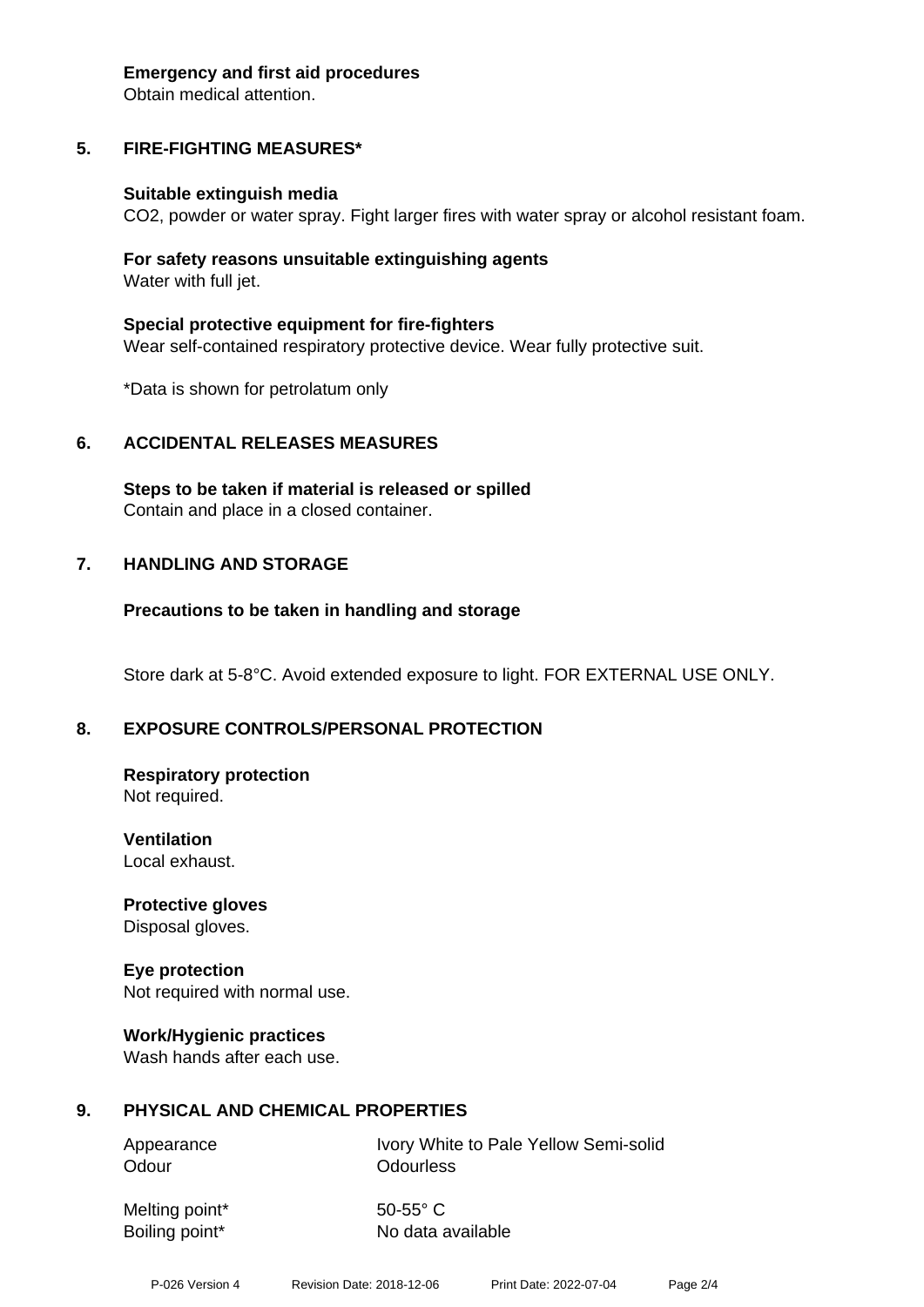Flash point\* >100°C Density\* No data available. Solubility in/Miscibility with Water\*

Self ignition\* Product does not self ignite. Danger of explosion\* Product does not present an explosion hazard. Insoluble

\*Data is shown for petrolatum only

# **10. STABILITY AND REACTIVITY**

## **Incompability**

May react with strong oxidizing agents.

## **Stability**

Stable at recommended storage conditions.

#### **Hazardous byproducts**

Combustion may generate CO, CO2 and other oxides.

## **Hazardous polymerization**

Will not occur.

## **11. TOXICOLOGICAL INFORMATION**

No data available.

## **12. ECOLOGICAL INFORMATION**

No data available.

## **13. DISPOSAL CONSIDERATIONS**

## **Waste disposal method**

Comply with federal, state/provincial and local regulation.

## **14. TRANSPORT INFORMATION**

Not dangerous goods.

## **15. REGULATORY INFORMATION**

The classification is according to the latest editions of the EU lists, and extended by company and literature data.

## **16. OTHER INFORMATION**

## **Text of H-statements and R-phrases mentioned in Section 3**

| Acute tox. Oral 3 | Acute toxicity, Oral (Category 3) |
|-------------------|-----------------------------------|
| H <sub>302</sub>  | Harmful if swallowed              |
|                   |                                   |